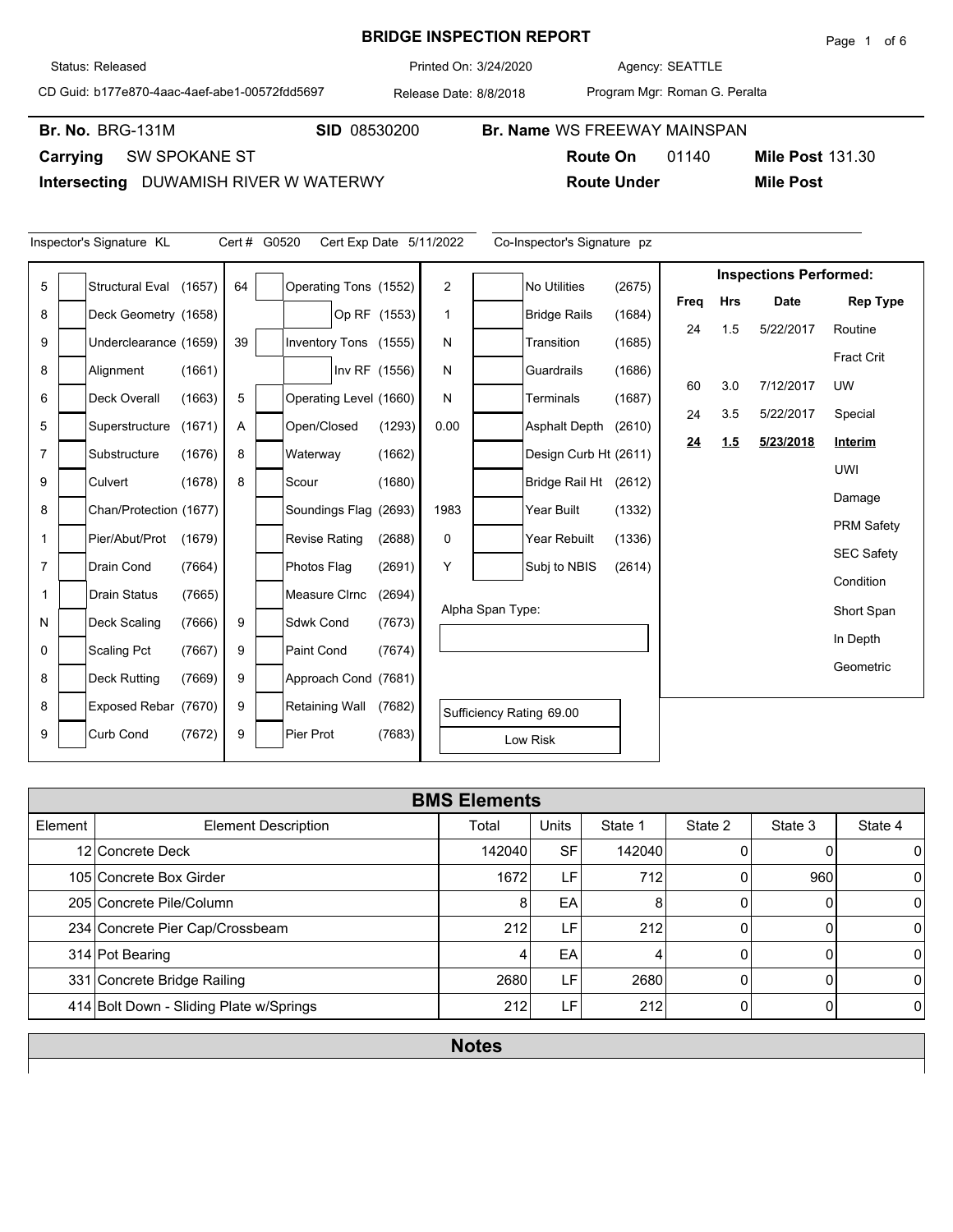|                                                                                                                                                                                                                                                                                                                                                                                                                                                                                                                                                    |              | <b>BRIDGE INSPECTION REPORT</b> |                              |                               | Page 2 of 6             |
|----------------------------------------------------------------------------------------------------------------------------------------------------------------------------------------------------------------------------------------------------------------------------------------------------------------------------------------------------------------------------------------------------------------------------------------------------------------------------------------------------------------------------------------------------|--------------|---------------------------------|------------------------------|-------------------------------|-------------------------|
| Status: Released                                                                                                                                                                                                                                                                                                                                                                                                                                                                                                                                   |              | Printed On: 3/24/2020           | Agency: SEATTLE              |                               |                         |
| CD Guid: b177e870-4aac-4aef-abe1-00572fdd5697                                                                                                                                                                                                                                                                                                                                                                                                                                                                                                      |              | Release Date: 8/8/2018          |                              | Program Mgr: Roman G. Peralta |                         |
| <b>Br. No. BRG-131M</b>                                                                                                                                                                                                                                                                                                                                                                                                                                                                                                                            | SID 08530200 |                                 | Br. Name WS FREEWAY MAINSPAN |                               |                         |
| SW SPOKANE ST<br>Carrying                                                                                                                                                                                                                                                                                                                                                                                                                                                                                                                          |              |                                 | <b>Route On</b>              | 01140                         | <b>Mile Post 131.30</b> |
| Intersecting DUWAMISH RIVER W WATERWY                                                                                                                                                                                                                                                                                                                                                                                                                                                                                                              |              |                                 | <b>Route Under</b>           |                               | <b>Mile Post</b>        |
|                                                                                                                                                                                                                                                                                                                                                                                                                                                                                                                                                    |              |                                 |                              |                               |                         |
|                                                                                                                                                                                                                                                                                                                                                                                                                                                                                                                                                    |              | <b>Notes (Continued)</b>        |                              |                               |                         |
| Orientation 05/23/18, Interim Inspection Walk Thru only, KL & PZ, 1:00 P.M., Clear, 65°.<br>0<br>UBIT from North edge 2015<br>UBIT from South edge 2017<br>. * Do not use existing ladder fall protection. Call crew to use the green fall protection system. * Pier 15 is west end of 131M. Pier<br>18 is east end of 131M. There are 35 segments in the main span, including the pier tables. * At Pier 15 and 16, the fence around<br>the pier is damaged from truck trailers. Continue to observe (CTO).                                       |              |                                 |                              |                               |                         |
| Falcon nest on pier 15. Access from hatch. . * See 131WA and WR for west approaches and ramps. * See 131EA and ER for east<br>approaches and ramps.                                                                                                                                                                                                                                                                                                                                                                                                |              |                                 |                              |                               |                         |
| 3<br>Special Inspection Notes from 2015 inspection                                                                                                                                                                                                                                                                                                                                                                                                                                                                                                 |              |                                 |                              |                               |                         |
| Bridge Name: WSF High Level Bridge File No.: 131M<br>Inspector: Ainalem Molla<br>Co-Inspector: Pablo Zuleta Equip.<br>Used: Flashlight, crack gauge, marking chalk,<br>UBIT Hours on Site: 3.0<br>Weather: Clear<br>Date: 05/20/2015<br>Scope of Inspection: An Inspection of the segmentally cast in place, post tensioned, box girder from the interior.                                                                                                                                                                                         |              |                                 |                              |                               |                         |
| Findings, Location of Defects, and Recommendations                                                                                                                                                                                                                                                                                                                                                                                                                                                                                                 |              |                                 |                              |                               |                         |
| General - This inspection was scheduled to check if the transverse cracks on the outside of the bottom of the main span at the 11th<br>and 12th panels East of Pier 16 and the 11th panel West of Pier 17 are reflected in the interior. They were not last year and are<br>visible on the inside this year. Access was provided through the manhole located in the westbound center lane shoulder at Pier 16.<br>Confined Space procedures were used. Non-Permit Required. Fall Protection procedures were used for entry.                        |              |                                 |                              |                               |                         |
| All six sections of the box girder have shear cracking in the soffit of the deck at the ends of each section. Continue to observe.                                                                                                                                                                                                                                                                                                                                                                                                                 |              |                                 |                              |                               |                         |
| The fire suppression system supply pipe has vertical hangars and horizontal brace rods with turnbuckles. Typical in all box sections:<br>The vertical hangars do not appear to be vertical. The horizontal braces are mostly bent and there is at least one that is broken. See<br>Work Order #160505.                                                                                                                                                                                                                                             |              |                                 |                              |                               |                         |
| South Box, West End                                                                                                                                                                                                                                                                                                                                                                                                                                                                                                                                |              |                                 |                              |                               |                         |
| 1. Pier 16, west diaphragm, there are four longitudinal cracks with efflorescence visible in the top deck soffit. Continue to Observe<br>(CTO)                                                                                                                                                                                                                                                                                                                                                                                                     |              |                                 |                              |                               |                         |
| 2. Pier 15, end diaphragm, the earthquake restrainers indicated approximately 3 1/2 inch of movement between anchor rod and<br>restrainer plate. This is visible by looking at the rods for evidence of movement. (CTO)                                                                                                                                                                                                                                                                                                                            |              |                                 |                              |                               |                         |
| 3. Minor Transverse Leaching Cracks in box top soffit, located approx. 40 feet east of the end diaphragm.                                                                                                                                                                                                                                                                                                                                                                                                                                          |              |                                 |                              |                               |                         |
| 4. Nine longitudinal cracks approximately 80 feet east of the west end diaphragm. Each crack is approx. 3 feet long. They are<br>located in the box top deck soffit and within a closure pour. (CTO)                                                                                                                                                                                                                                                                                                                                               |              |                                 |                              |                               |                         |
| 5. Typical throughout, small cold joint crack like openings occurred during construction and were filled by epoxy injection. These<br>areas did not show any signs of recent cracking. (CTO)                                                                                                                                                                                                                                                                                                                                                       |              |                                 |                              |                               |                         |
| The watermain pipe hangers and supports have been damaged through out the box girder. The damage is most promenant at pipe<br>hangers and supports near the wye fittings, which feed the fire hydrant runs. The vertical pipe hangers (Type I on plan sheet 20 of<br>100) are bent and show signs of stress, while the horizontal pipe hangers (Type II on plan sheet 20 of 100) show signs of stress and<br>some have buckled. This has resulted in several water leaks at the victaulic groove joint fittings. The most promenant leak is at the |              |                                 |                              |                               |                         |

west most fire hydrant wye and at a pipe joint 50 linear feet to the east.

.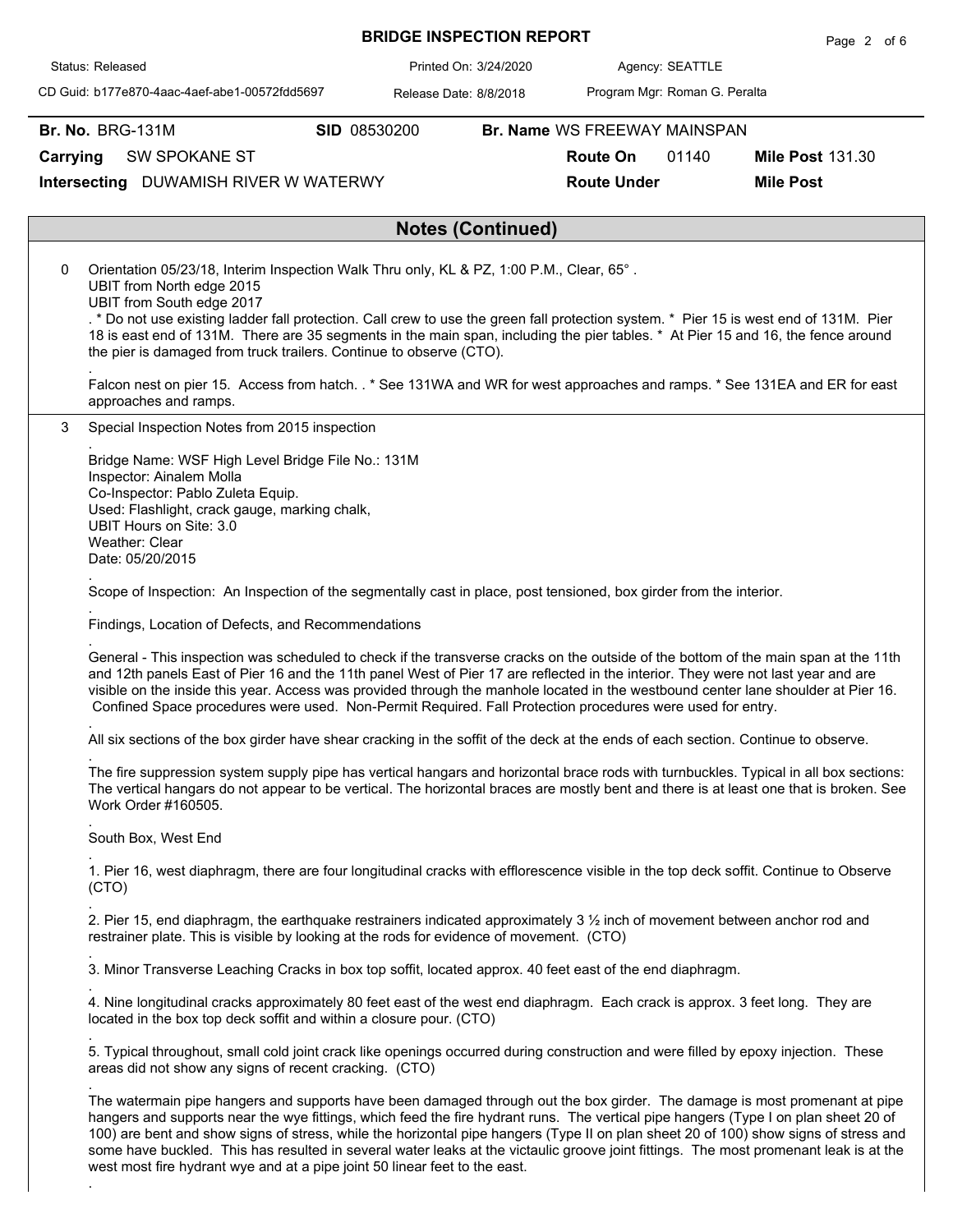|  |  | <b>BRIDGE INSPECTION REPORT</b> |
|--|--|---------------------------------|
|--|--|---------------------------------|

Agency: 3/24/2020 SEATTLE

CD Guid: b177e870-4aac-4aef-abe1-00572fdd5697

Release Date: 8/8/2018 Printed On:

Program Mgr: Roman G. Peralta

**Br. No. BRG-131M** 

.

.

.

.

.

.

.

.

**Br. No. SID** 08530200 **Br. Name** WS FREEWAY MAINSPAN

**Route On** 01140

**Mile Post 131.30** 

**Route Under Mile Post**

**Carrying** SW SPOKANE ST

**Intersecting** DUWAMISH RIVER W WATERWY

## **Notes (Continued)**

South Box, Main Span

6. Typical, there is an intermittent crack or cold fissure located in the re-entrant corner between the box web and box top deck. It appears to be construction related. (CTO)

At all tendon anchorage steps there are hair line cracks from the box girder walls toward the center of the box at approximately a 45° angle. The cracks vary in width from 1/64" to 1/8". The visible cracks were traced with red or yellow marker for tracking. Continue to observe.

The watermain pipe hangers and supports have been damaged through out the box girder. The damage is most promenant at pipe hangers and supports near the wye fittings, which feed the fire hydrant runs.

. The vertical pipe hangers (Type I on plan sheet 20 of 100) are bent and show signs of stress, while the horizontal pipe hangers (Type II on plan sheet 20 of 100) show signs of stress and some have buckled.

Typical, minor Transverse Leaching Cracks located in the box top deck soffit. (CTO)

The watermain pipe hangers and supports have been damaged through out the box girder. The damage is most promenant at pipe hangers and supports near the wye fittings, which feed the fire hydrant runs.

The vertical pipe hangers (Type I on plan sheet 20 of 100) are bent and show signs of stress, while the horizontal pipe hangers (Type II on plan sheet 20 of 100) show signs of stress and some have buckled. North Box, East Span 9. Typical, minor Transverse Leaching Cracks located in the box top deck soffit. (CTO)

. North Box, Main Span 10. Typical, minor Transverse Leaching Cracks located in the box top deck soffit. (CTO)

At all tendon anchorage steps there are hair line cracks from the box girder walls toward the center of the box at approximately a 45° angle. The cracks vary in width from 1/64" to 1/8". The visible cracks were traced with red or yellow marker for tracking. Continue to observe.

. The watermain pipe hangers and supports have been damaged through out the box girder. The damage is most promenant at pipe hangers and supports near the wye fittings, which feed the fire hydrant runs.

. The vertical pipe hangers (Type I on plan sheet 20 of 100) are bent and show signs of stress, while the horizontal pipe hangers (Type II on plan sheet 20 of 100) show signs of stress and some have buckled.

North Box, West Span 11. Typical, minor Transverse Leaching Cracks located in the box top deck soffit. (CTO)

The watermain pipe hangers and supports have been damaged through out the box girder. The damage is most promenant at pipe hangers and supports near the wye fittings, which feed the fire hydrant runs. The vertical pipe hangers (Type I on plan sheet 20 of 100) are bent and show signs of stress, while the horizontal pipe hangers (Type II on plan sheet 20 of 100) show signs of stress and some have buckled.

9 Underwater Inspection, 7/12/2017, Echelon Engineering. 3 Hrs (on-site) + 2.5 hrs (mob/demob)

Based on the observed conditions, the inspected piers are sound below water. Although very minor localized areas of spalling and velocity abrasion were noted on the concrete surfaces typically submerged, no evidence of any significant spalling, cracking, rust bleeding or other deterioration was identified. No significant general or localized scour patterns were identified within the channel or around the piers.

Status: Released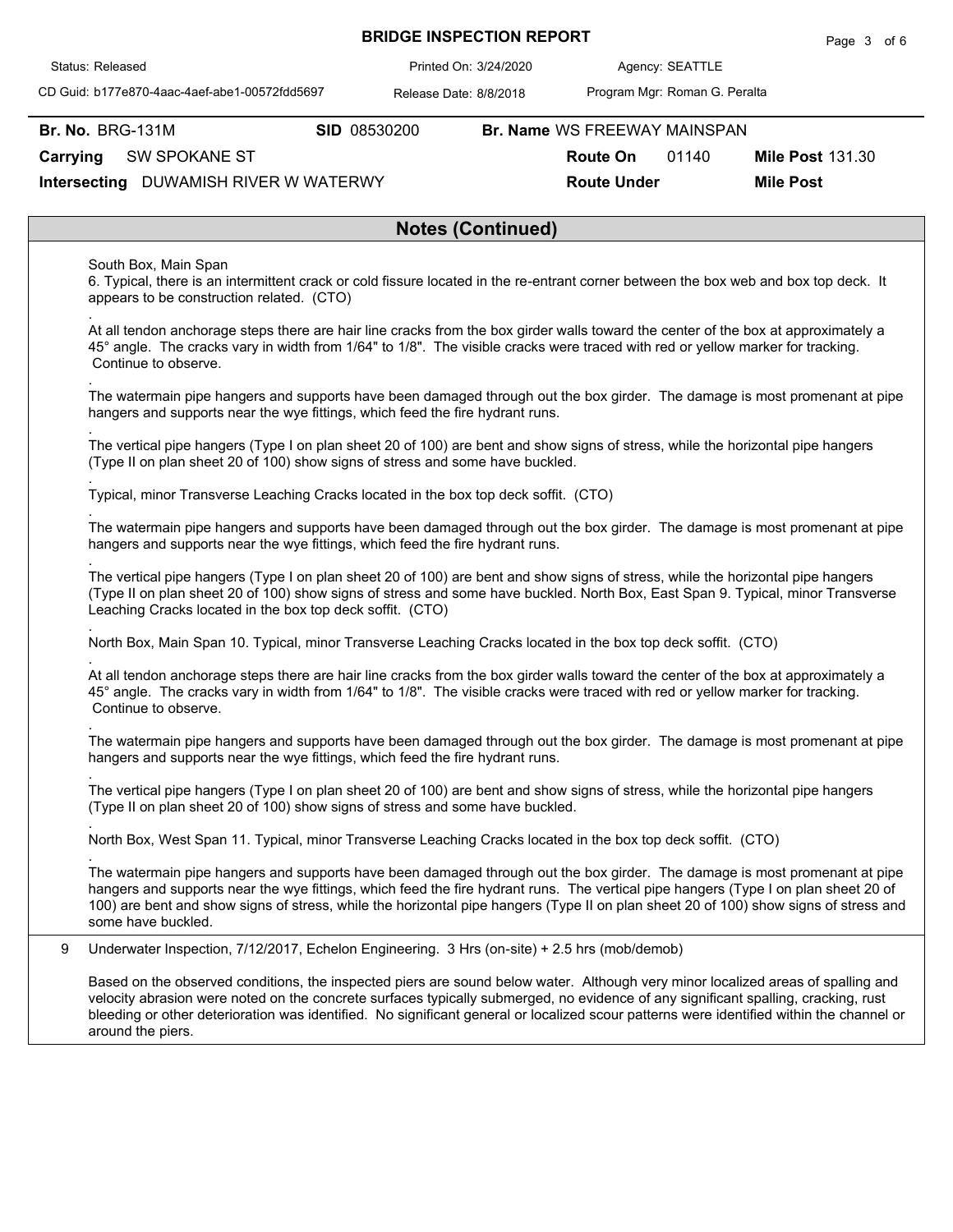| Status: Released                              | Printed On: 3/24/2020  |                                     | Agency: SEATTLE               |                         |  |  |  |  |  |
|-----------------------------------------------|------------------------|-------------------------------------|-------------------------------|-------------------------|--|--|--|--|--|
| CD Guid: b177e870-4aac-4aef-abe1-00572fdd5697 | Release Date: 8/8/2018 |                                     | Program Mgr: Roman G. Peralta |                         |  |  |  |  |  |
| <b>Br. No. BRG-131M</b>                       | <b>SID 08530200</b>    | <b>Br. Name WS FREEWAY MAINSPAN</b> |                               |                         |  |  |  |  |  |
| <b>SW SPOKANE ST</b><br>Carrying              |                        | <b>Route On</b>                     | 01140                         | <b>Mile Post 131.30</b> |  |  |  |  |  |
| DUWAMISH RIVER W WATERWY<br>Intersecting      |                        | <b>Route Under</b>                  |                               | <b>Mile Post</b>        |  |  |  |  |  |
|                                               |                        |                                     |                               |                         |  |  |  |  |  |
| <b>Notes (Continued)</b>                      |                        |                                     |                               |                         |  |  |  |  |  |

**BRIDGE INSPECTION REPORT**

Page 4 of 6

## **Notes (Continued)**

12 Concrete Deck

.

.

.

.

Exposed aggregate on wearing surface.

South box, south face, 150' from bent 15th, cold joint crack. CTO

Between Pier 16 and Pier 17 the deck soffit between the box girders has longitudinal cracks with efflorescence. The number of cracks varies depending upon the box segment being observed but number between zero and eight. Continue to observe.

Between Pier 16 and Pier 17, on the North soffit, there are two deep scrapes from a high-load hit. Continue to observe.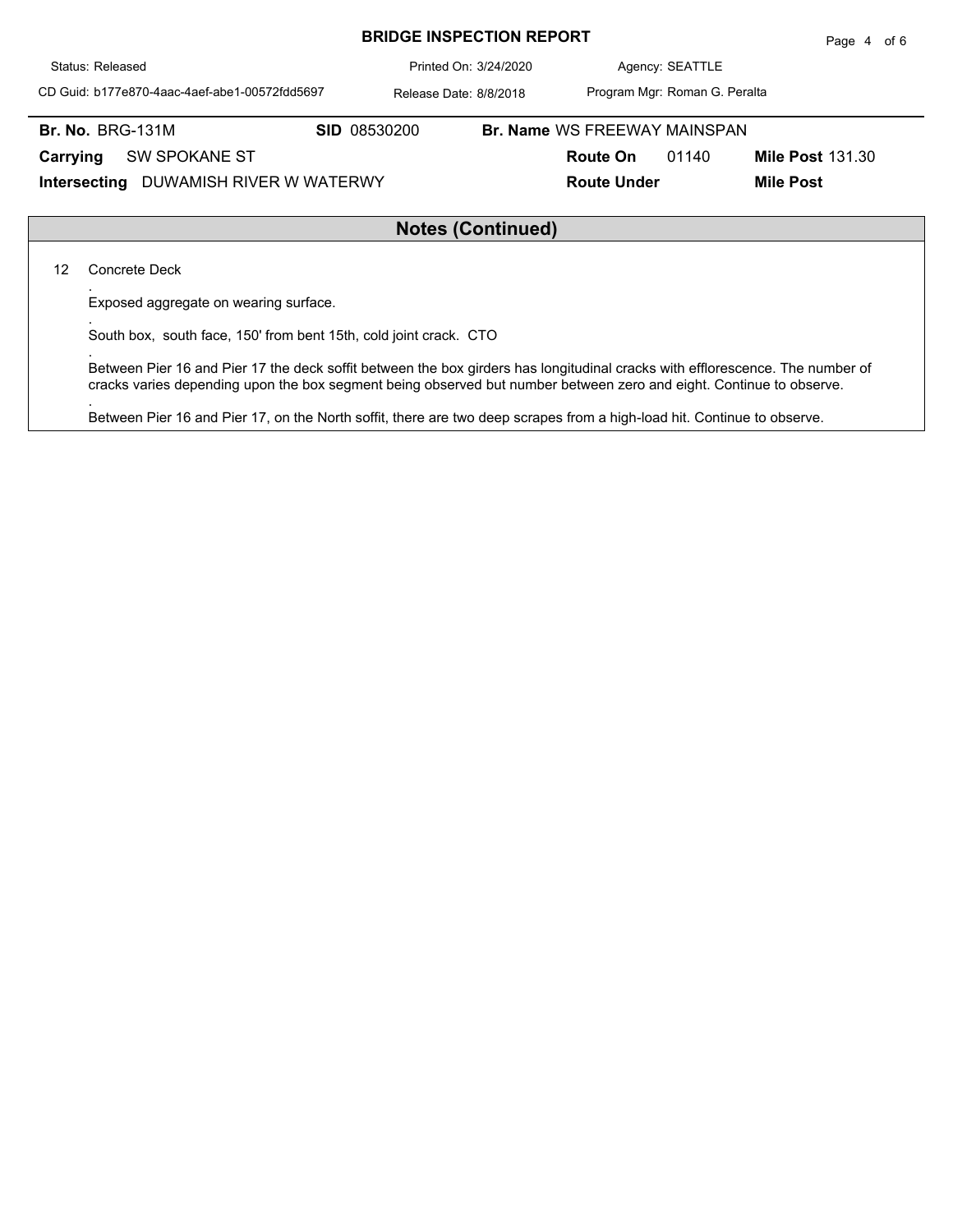| Status: Released                                                                                                                                                                                                                                                                                                                                                             |                                                                                                                              | Printed On: 3/24/2020    |                                                                       | Agency: SEATTLE |                                             |  |  |  |  |  |  |  |
|------------------------------------------------------------------------------------------------------------------------------------------------------------------------------------------------------------------------------------------------------------------------------------------------------------------------------------------------------------------------------|------------------------------------------------------------------------------------------------------------------------------|--------------------------|-----------------------------------------------------------------------|-----------------|---------------------------------------------|--|--|--|--|--|--|--|
| CD Guid: b177e870-4aac-4aef-abe1-00572fdd5697                                                                                                                                                                                                                                                                                                                                |                                                                                                                              | Release Date: 8/8/2018   | Program Mgr: Roman G. Peralta                                         |                 |                                             |  |  |  |  |  |  |  |
| <b>Br. No. BRG-131M</b><br>Carrying<br><b>SW SPOKANE ST</b><br>Intersecting DUWAMISH RIVER W WATERWY                                                                                                                                                                                                                                                                         | SID 08530200                                                                                                                 |                          | Br. Name WS FREEWAY MAINSPAN<br><b>Route On</b><br><b>Route Under</b> | 01140           | <b>Mile Post 131.30</b><br><b>Mile Post</b> |  |  |  |  |  |  |  |
|                                                                                                                                                                                                                                                                                                                                                                              |                                                                                                                              | <b>Notes (Continued)</b> |                                                                       |                 |                                             |  |  |  |  |  |  |  |
| 105<br>Concrete Box Girder                                                                                                                                                                                                                                                                                                                                                   |                                                                                                                              |                          |                                                                       |                 |                                             |  |  |  |  |  |  |  |
| <b>Exterior of Box Girder Notes:</b>                                                                                                                                                                                                                                                                                                                                         |                                                                                                                              |                          |                                                                       |                 |                                             |  |  |  |  |  |  |  |
| Diagonal cracks typical throughout all boxes. Traced southbox cracks in 2017 with red crayon. CTO                                                                                                                                                                                                                                                                            |                                                                                                                              |                          |                                                                       |                 |                                             |  |  |  |  |  |  |  |
| At Pier 15 the lateral restrainers have extruded the PTFE sliding surface. Continue to observe.                                                                                                                                                                                                                                                                              |                                                                                                                              |                          |                                                                       |                 |                                             |  |  |  |  |  |  |  |
| PIER 16 IS AT WATER'S EDGE.                                                                                                                                                                                                                                                                                                                                                  |                                                                                                                              |                          |                                                                       |                 |                                             |  |  |  |  |  |  |  |
| West of pier 16 on south box, the bondo has not cracked in 2017. CTO                                                                                                                                                                                                                                                                                                         |                                                                                                                              |                          |                                                                       |                 |                                             |  |  |  |  |  |  |  |
| Bent 16 spall at joint with box and column. CTO.                                                                                                                                                                                                                                                                                                                             |                                                                                                                              |                          |                                                                       |                 |                                             |  |  |  |  |  |  |  |
| Between Pier 15 &16, between the third and fourth box sections from the West the joint has cracked about 1/16 of one inch. The<br>cracks start about three or four feet from the bottom of the box and run vertically up and bend diagonally about one foot below the<br>top flange of the box. These cracks are typical throughout the box section. See Work Order #182935. |                                                                                                                              |                          |                                                                       |                 |                                             |  |  |  |  |  |  |  |
| Between Pier 15 & 16, on the fourth, fifth, and sixth sections from the West there are diagonal hairline cracks on the South face of<br>the South box. Similar cracks also appear on the North face of the South box. The cracks measure 0.2 mm wide. Continue to<br>observe.                                                                                                |                                                                                                                              |                          |                                                                       |                 |                                             |  |  |  |  |  |  |  |
| Between Pier 15 & 16, more severe close to Pier 16, longitudinal and diagonal cracks on the bottom of the box, typical throughout.<br>Continue to observe.                                                                                                                                                                                                                   |                                                                                                                              |                          |                                                                       |                 |                                             |  |  |  |  |  |  |  |
| Between Pier 16 & 17, about mid-span between the two piers, on the soffit of the North box, there is poorly consolidated concrete<br>with many cracks. Continue to observe.                                                                                                                                                                                                  |                                                                                                                              |                          |                                                                       |                 |                                             |  |  |  |  |  |  |  |
|                                                                                                                                                                                                                                                                                                                                                                              | Between Pier 16 & 17, on the North side of the North box, there is minor damage due to a high-load hit. Continue to observe. |                          |                                                                       |                 |                                             |  |  |  |  |  |  |  |
| Between Pier 16 & 17, diagonal hairline cracks on the South face of the South. The number of cracks varies from two to eight.<br>Continue to observe.                                                                                                                                                                                                                        |                                                                                                                              |                          |                                                                       |                 |                                             |  |  |  |  |  |  |  |
| Between Pier 16 & 17, the cracks at the joint are limited to the center part of each joint. The cracks are vertical along the joint and<br>are about four feet long. The cracks are between 1/32 and 1/64of an inch wide. See Work Order #182935.                                                                                                                            |                                                                                                                              |                          |                                                                       |                 |                                             |  |  |  |  |  |  |  |
| Between Pier 15 & 16, the cracks at the joint are limited to the center part of each joint. The cracks are vertical along the joint and<br>are about four feet long. The cracks are between 1/32 and 1/64of an inch wide. See Work Order #182935.                                                                                                                            |                                                                                                                              |                          |                                                                       |                 |                                             |  |  |  |  |  |  |  |
| At the 11th panel West of Pier 17 there are transverse cracks on the bottom of the North and South boxes. See Work Order<br>#208983.                                                                                                                                                                                                                                         |                                                                                                                              |                          |                                                                       |                 |                                             |  |  |  |  |  |  |  |
| At the 3rd segment West of Pier 17, on the South face of the South box, there is an area of delamination. Continue to observe.                                                                                                                                                                                                                                               |                                                                                                                              |                          |                                                                       |                 |                                             |  |  |  |  |  |  |  |
| Just West of Pier 17, in the North face of the North box, there is a crack in the box. There was bondo applied on 06/09/98. On<br>08/23/06 it was noted that it has recracked. Continue to observe.                                                                                                                                                                          |                                                                                                                              |                          |                                                                       |                 |                                             |  |  |  |  |  |  |  |
| Between Pier 17 & 18, there are one or two hairline cracks on the soffit of the box. Continue to observe.                                                                                                                                                                                                                                                                    |                                                                                                                              |                          |                                                                       |                 |                                             |  |  |  |  |  |  |  |
| Between Pier 17 & 18, at the 9th joint between box sections West from Pier 18, the joint is open about 1/8" at the deck-box<br>interface. The opening is about 2' long and 1/2" deep. Continue to observe.                                                                                                                                                                   |                                                                                                                              |                          |                                                                       |                 |                                             |  |  |  |  |  |  |  |
| Between Pier 17 & 18, at the 10th joint between box sections West from Pier 18, the joint is open about 3/16" at the deck-box<br>interface. The opening is about 2' long and 1/2" deep. Continue to observe.                                                                                                                                                                 |                                                                                                                              |                          |                                                                       |                 |                                             |  |  |  |  |  |  |  |

**BRIDGE INSPECTION REPORT**

Page 5 of 6

At Pier 18 the lateral restrainers have extruded the PTFE sliding surface. Continue to observe.

.